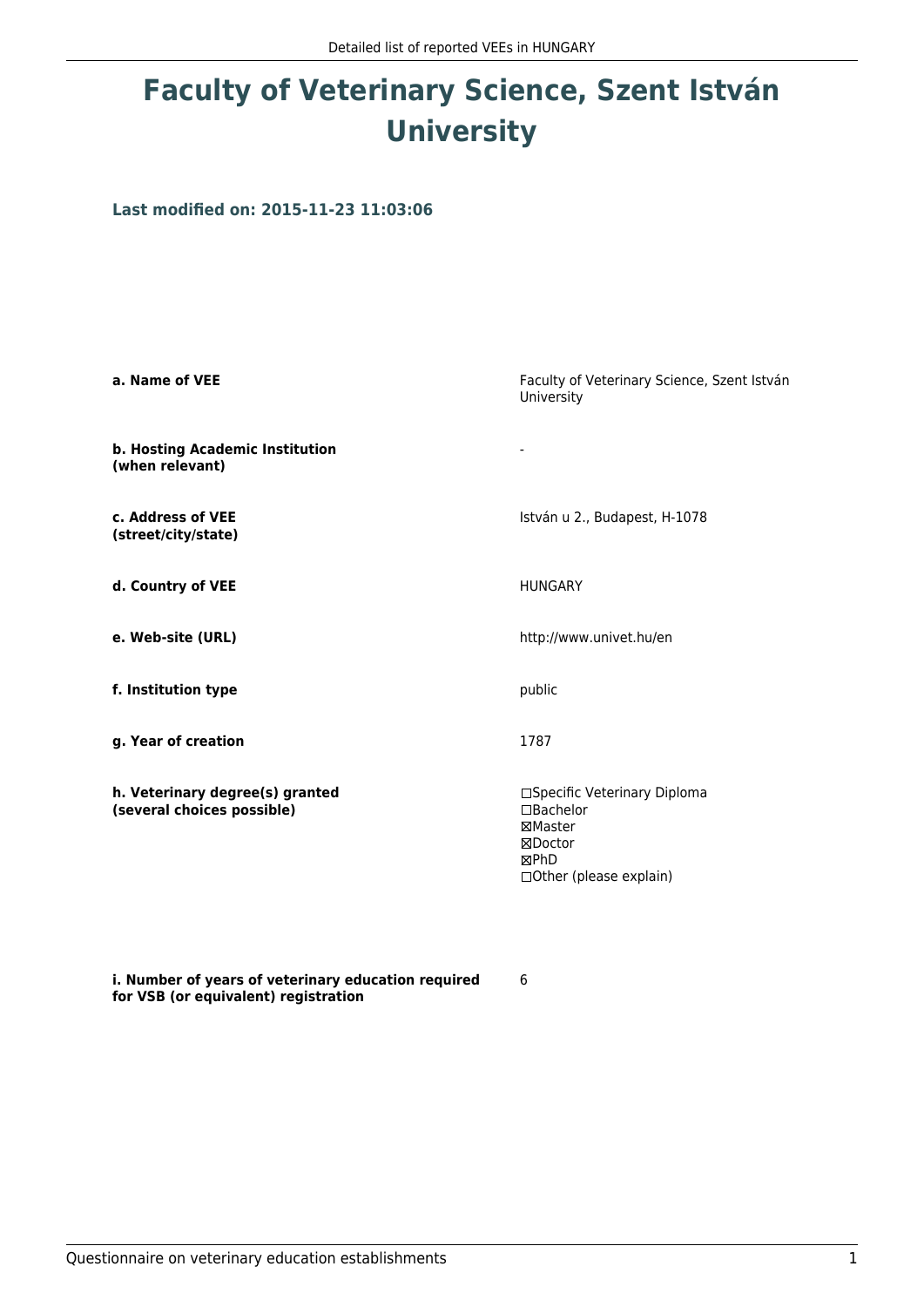## **j. Average number of veterinary students per class**

|                                                                                                   | <b>1st Year</b>                                                                                                                                                        | $+200$                                             |
|---------------------------------------------------------------------------------------------------|------------------------------------------------------------------------------------------------------------------------------------------------------------------------|----------------------------------------------------|
|                                                                                                   | 2d Year                                                                                                                                                                | $+200$                                             |
|                                                                                                   | <b>3d Year</b>                                                                                                                                                         | $+200$                                             |
|                                                                                                   | 4th Year                                                                                                                                                               | 151-200                                            |
|                                                                                                   | 5th Year                                                                                                                                                               | 151-200                                            |
|                                                                                                   | 6th Year                                                                                                                                                               | 101-150                                            |
|                                                                                                   | 7th Year                                                                                                                                                               |                                                    |
| k. Average number of veterinary graduates per year<br>from the establishment                      | 151-200                                                                                                                                                                |                                                    |
| I. Minimum education required for admission to the<br>establishment<br>(several choices possible) | ⊠High School University Entrance<br>Qualification<br>□Pre-Veterinary Science Diploma<br>□Pre-Veterinary Science Degree<br>□ Other specific VEE entrance qualifications |                                                    |
| m. Is there a selection procedure at<br>(several choices possible)                                | ⊠National level<br>□State level<br>⊠Establishment level                                                                                                                |                                                    |
| n. National accreditation/certification/approval                                                  | Yes                                                                                                                                                                    |                                                    |
|                                                                                                   | <b>Accrediting agency:</b>                                                                                                                                             |                                                    |
|                                                                                                   | <b>Name of the Agency</b>                                                                                                                                              | Hungarian<br>Accreditation<br>Committee            |
|                                                                                                   | <b>Address of the</b><br>Agency                                                                                                                                        | 1013<br>Budapest,<br>Krisztina krt.<br>39/B IV. em |
|                                                                                                   | Country of the<br><b>Agency</b>                                                                                                                                        | Hungary                                            |
|                                                                                                   | Date granted (yyyy-<br>mm-dd)                                                                                                                                          | 2012-09-28                                         |
|                                                                                                   | <b>Period of validity</b><br>(years)                                                                                                                                   | 5                                                  |
|                                                                                                   |                                                                                                                                                                        |                                                    |

**o. Regional accreditation/certification/approval** No